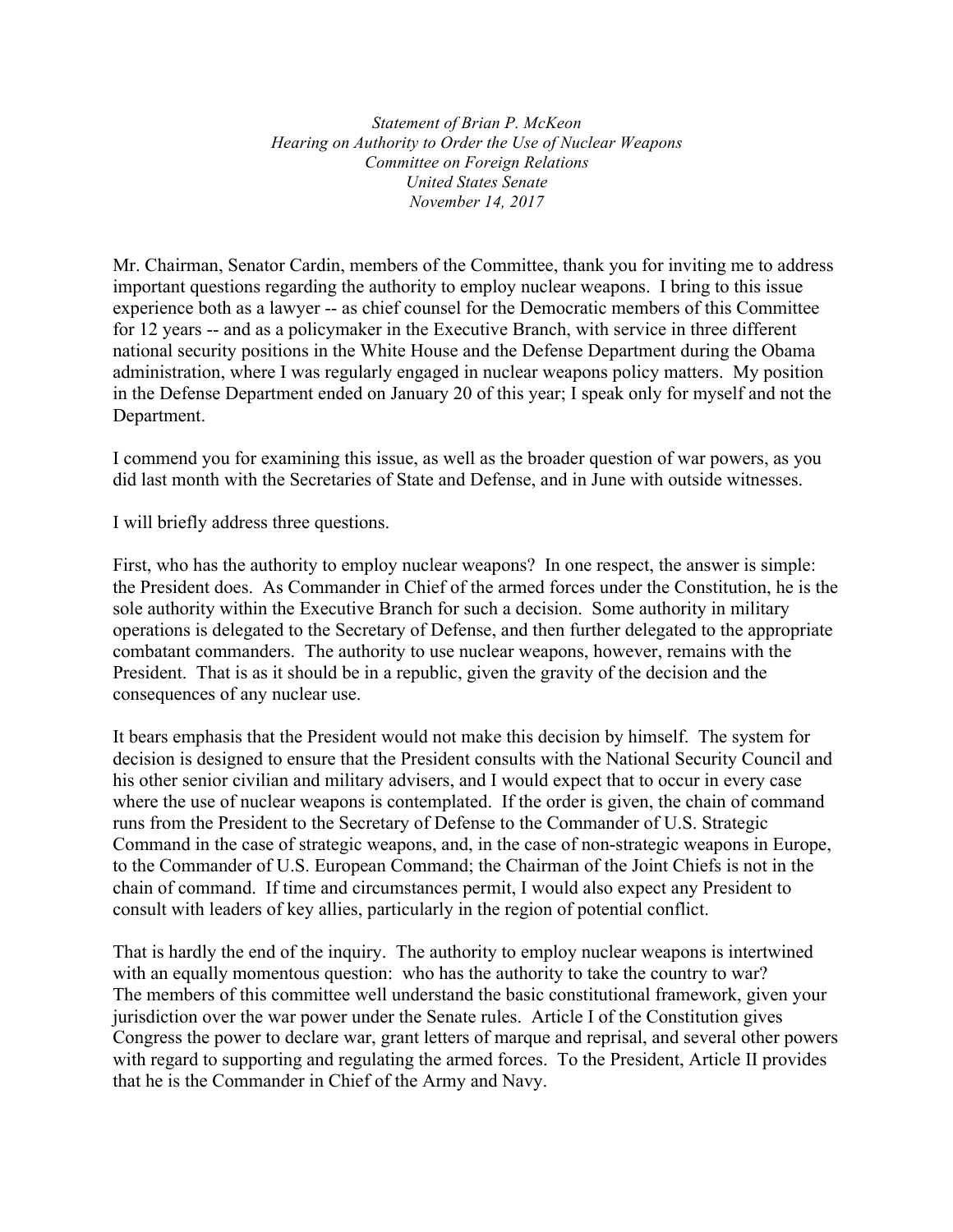In my view, and the view of many respected scholars, the constitutional text, structure and our history provide Congress with primacy in this sphere. This power is not merely limited to formal declarations of war -- which Congress has not done since World War II -- but to authorizing most uses of military force. To be sure, the President possesses the constitutional authority to defend the country against sudden attack, or to pre-empt an imminent attack. But Article II does not give him *carte blanche* to take the country to war.

In the modern era, presidents of both parties have often made broad assertions of authority to take military action without prior authorization by Congress, and have given a narrower reading to the Declaration of War clause, in a manner the Framers would not have recognized.

Nonetheless, we need not resolve that general debate to answer the specific question presented in today's world. In addition to the global terrorism challenge, our major potential adversaries today number on one hand: Russia, China, North Korea and Iran. Three of these countries possess nuclear weapons; the fourth has pursued such a capability. Therefore, conflict with these states could conceivably involve nuclear weapons use. Direct armed conflict with these countries would undoubtedly be "war" in the constitutional sense, and if initiated by the United States, would require authorization by the Congress. Quite apart from the legal requirement, as a matter of politics and policy, any President *should* want the Congress, as the body directly representative of the American people, to provide its support -- to join in the decision and the responsibility for such a national commitment of blood and treasure.

A recent Executive Branch opinion on the war power -- by the Office of Legal Counsel in 2011 regarding the military operation in Libya -- supports this conclusion. It indicated that analysis of whether congressional authorization of a use of military force is required would turn on examination of the "nature, scope, and duration" of the conflict, and that specific congressional approval would be necessary in cases of "prolonged and substantial military engagements, typically involving exposure of U.S. military personnel to significant risk over a substantial period [of time]." It is hard to imagine an armed conflict scenario with any of these countries that would not meet this test.

The rapid advances of North Korea's nuclear and missile program, and the escalating rhetoric between the President and the North Korean leader, are no doubt foremost in your minds. In the North Korean context, the view that Congress would need to authorize a war is buttressed by the recent letter to your House colleagues from the Vice Director of Joint Staff, Rear Admiral Dumont, where he stated that a ground invasion would be required in order to locate and destroy all components of North Korea's nuclear weapons program. Given the high number of casualties that would occur in *any* conflict with North Korea -- let alone during a ground invasion -- no reasonable argument can be made that this would not be "war" in the constitutional sense.

The President and senior administration officials have stated that time is running out to address the North Korean challenge, and in August, the National Security Adviser suggested the possibility of a preventive war. Such a war -- as distinct from a pre-emptive strike in the face of an impending attack against the United States -- would also require congressional authorization.